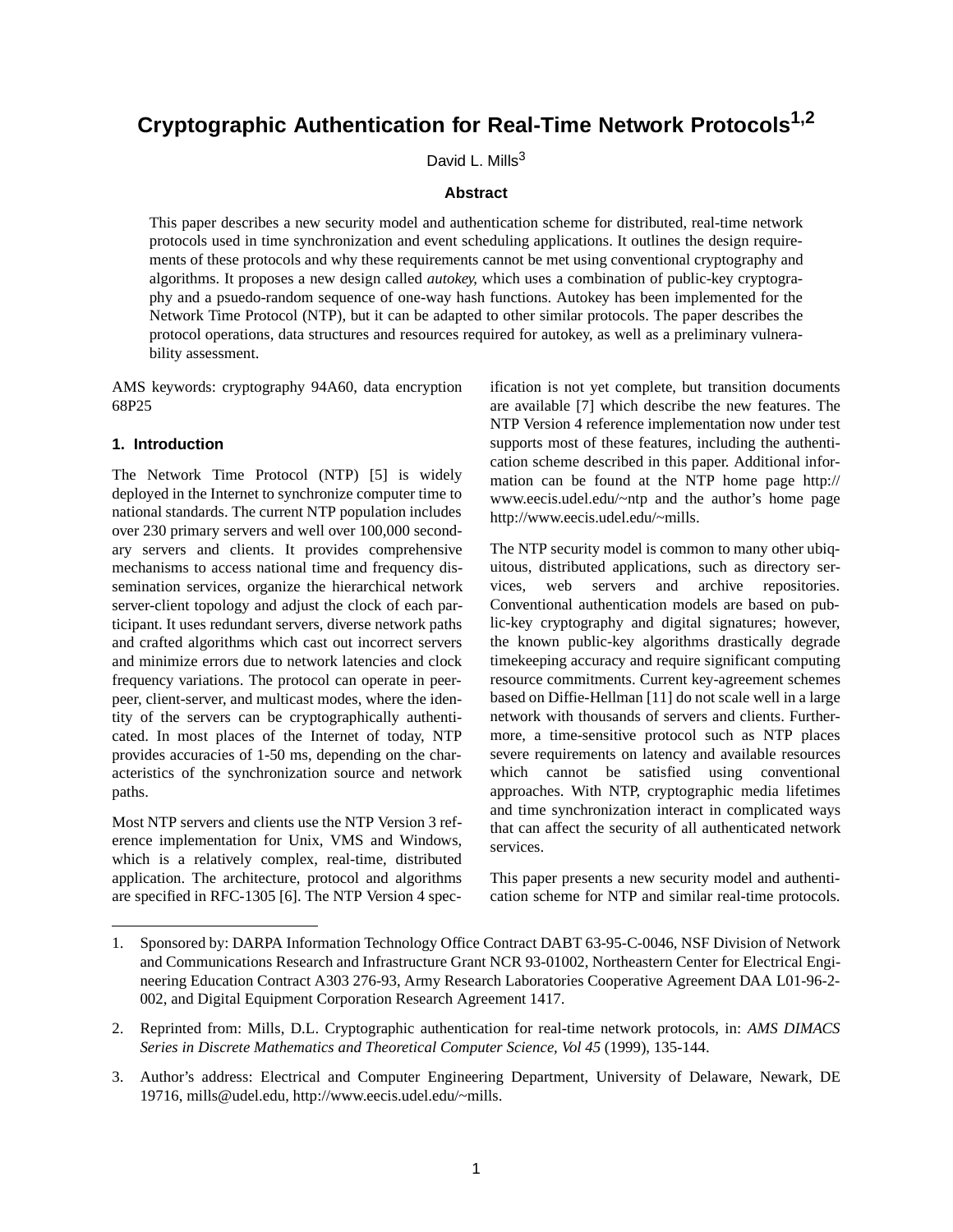It begins with an overview of the NTP protocol operations, in order to provide a context for the remainder of the paper. Following this is a description of the new authentication scheme, called *autokey*, which provides public-key based authentication of servers where the cryptographic keys are randomly generated and used only once. The paper concludes with a discussion of possible weakness in the scheme and an assessment of its vulnerability to specific attacks.

## **2. NTP Version 3 Security Model and Authentication Scheme**

The existing NTP security model and authentication scheme described in the NTP Version 3 specification RFC-1305 were developed some years ago in response to what were then considered likely directions in the evolution of generic Internet security models and authentication schemes. Since then, there have been significant developments in the field of cryptographic algorithms and security models. In order to understand how the current authentication scheme works and how it has evolved to the autokey scheme, it is necessary to understand the various modes of operation and how previously unknown servers are discovered.

It is important to point out at the outset that the NTP security model is intended only to verify that a server is in fact authentic and not an intruder attempting accidently or on purpose to impersonate a legitimate server. It is not necessary, nor would it be politically expedient, to encrypt the timestamps or otherwise hide the data in NTP messages, since these are public values. It is not the intent in the model to include access controls; other mechanisms based on network address and port filtering are available for that. It is not necessarily the case that the model includes protections from message loss, duplication or corruption, since these are provided by the NTP protocol itself.

A NTP client normally operates with several servers, in order to provide redundancy and insure correctness. It discovers these servers by indexing directory services or by intercepting multicast messages they send. The state variables for each server belong to a client process, or association, which can operate in various modes using point-to-point and point-to-multipoint communications paradigms. In peer-peer and client-server modes, a client sends a request to a designated server address and expects a reply from which it can determine the relative clock offset and roundtrip delay. Synchronization flow is strictly from server to client in client-server modes, but can flow either way in peer-peer modes. In multicast mode, a server sends a message to a designated multicast group address. Multicast clients normally listen on the designated address and send no requests. Some multicast servers can also respond to client-server requests, so that clients can calibrate the network propagation delay before continuing operation in listen-only mode.

The NTP security model recognizes that individual servers can fail or operate incorrectly or even attempt to disrupt other servers and clients in one way or another. In addition, network links can fail, routes can change or become congested, and cryptographic keys and even security policies can change while in regular, continuous operation. However, at any one time, synchronization flows from the primary time servers at the root of the NTP tree graph or *subnet* to all secondary servers and clients at increasing stratum levels toward the leaves. The model requires the authentication tree to follow the same subnet paths. Thus, if the primary servers are correctly synchronized and authenticated (by outside means) and, if each secondary server and client is synchronized and authenticated to each server at the next lower stratum level, the subnet is considered secure.

The authentication scheme described in RFC-1305 is designed to support this security model. This scheme has since been augmented to include provisions for the MD5 message digest algorithm [12], in addition to the DES-CBC [8], [9] algorithm. The scheme contains provisions to cryptographically authenticate individual servers operating in any mode using a symmetric-key cryptosystem and private keys.

In RFC-1305, an association is distinguished by source and destination network addresses and assigned a secret cryptographic key, which is stored in a secure database. The key is accessed by a unique key identifier, which serves a purpose similar to the security parameter identifier (SPI) described in recent internet drafts [2], [3]. The key is used to construct a message digest (one-way hash function) of the message using either keyed MD5 [4] or DES-CBC. The key identifier and message digest together form the message authentication code (MAC), which is transmitted following the NTP packet header. The recipient uses the key identifier included in the MAC to retrieve the secret key from its own secure database and verifies the authenticity of the message by computing the message digest and comparing it with the corresponding value included in the MAC.

The authentication function itself is reasonably fast, even with thousands of clients and in servers providing other functions, such as file sharing, name resolution and security services. The busiest Internet servers have well over 750 clients producing an average (input plus output) of over ten packets per second. For a Sun IPC workstation, which is slow by today's standards, the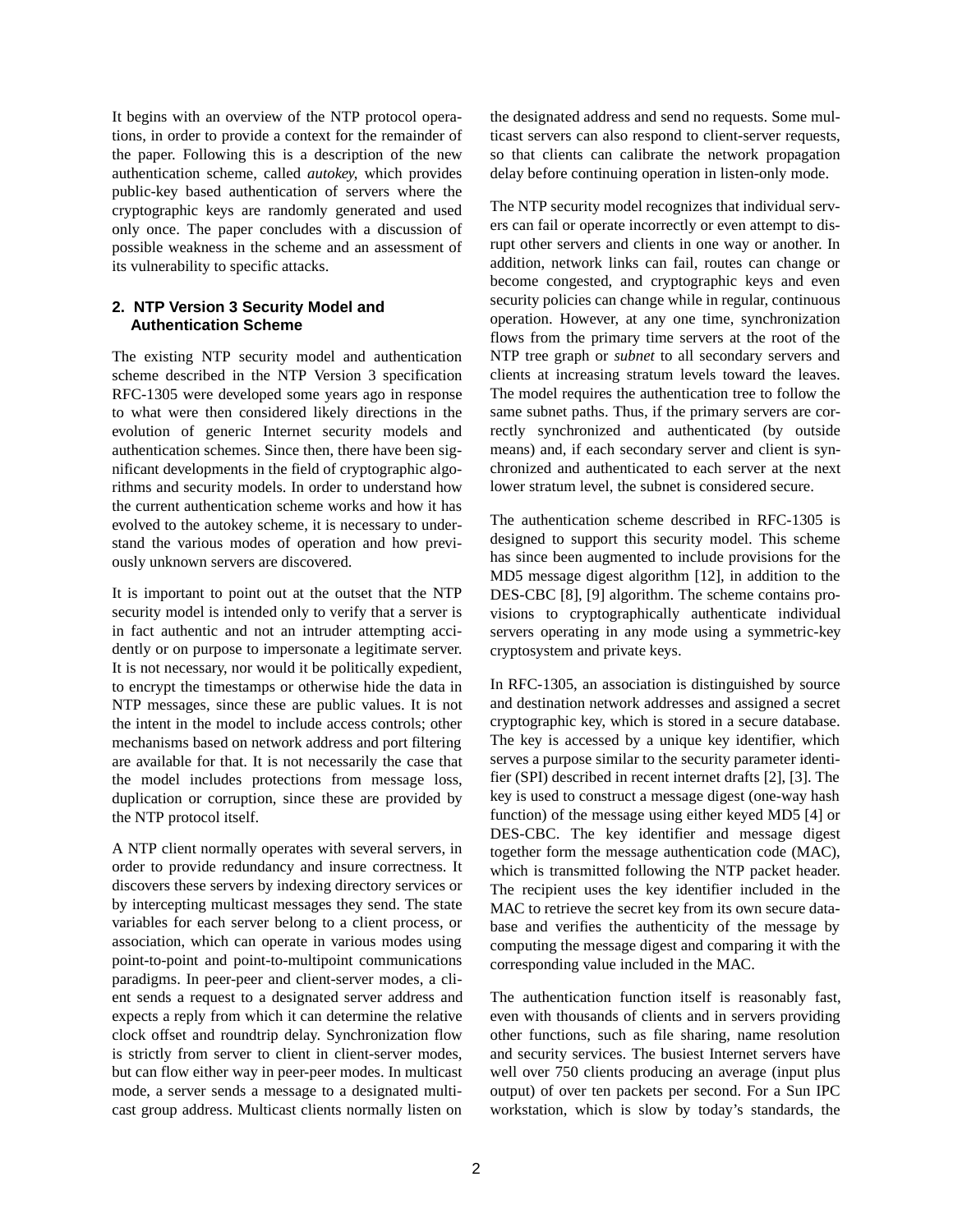average time to service a non-authenticated packet is about 1.5 ms; authentication adds about 0.28 ms to this figure. However, even the busiest servers spend not more than about 1.6 percent of the available processing resources for all NTP operations.

It is possible to engineer some interesting and useful security topologies by sharing a single key among a set of servers and clients. For example, a closely cooperating clique of primary servers operating in peer-peer modes can share a single key, in order to provide backup for each other if a radio clock source fails. This avoids having to distribute a different key to every server in the clique. In another example, a set of servers can operate in multicast mode with a single key, so that a client population can synchronize to any of them without requiring separate keys for each one.

#### **3. Autokey Authentication Scheme**

While the current NTP security model and authentication scheme have been in use for well over a decade, there are several drawbacks, the most serious being the requirement that keys must be securely distributed in advance for all server-client pairs. There are no provisions in the NTP protocol specification for key distribution or management on the assumption these functions can be provided by standard network security services. Even if such services were available, the large number of associations, well over 250,000 in the current NTP subnet, would make the operations to securely manufacture and distribute keys and enforce their lifetimes very difficult to sustain. In addition, the recent addition of multicast modes raises new issues where the identity of servers is not known in advance and their credentials must be determined using only public values.

The autokey scheme described in following sections is specifically tailored to the needs of time-sensitive protocols where the keys are randomly generated and used only once, as in the S/KEY scheme [1]. It involves three stages of operation for each potential server. In the first stage, the server network address is determined, either directly from directory services or from an intercepted multicast message, and an association mobilized to communicate with the server. In the second stage, time synchronization and server authentication functions proceed independently.

As each function proceeds, potential servers that fail the authentication test are discarded and keys that fail the lifetime test are discarded. The third stage begins when the time-sensitive server credentials are verified and the server joins the population used to discipline the system clock. Subsequently, the authenticity of each NTP message is verified using mechanisms described in the next section.

#### **3.1 Conventional Approaches**

In a perfect world with inexhaustible processor and memory resources, a public-key cryptosystem such as RSA public-key infrastructure (PKI) [10] would be a good foundation on which to build the authentication scheme. In a typical scheme such as RSA or El Gamal digital signatures, each server or clique of servers is assigned a public/private key pair along with public values such as the algorithm modulus, server name, and network addresses. The private key is held by the server and never divulged. The public values are stored in directory service databases, together with one or more digitally signed certificates which bind the public values to a trusted agent serving as a notary.

The power of public-key cryptography lies in the fact that a message encrypted with a given private key can be correctly decrypted only using the corresponding public values. In order to minimize the vulnerability to cryptographic attack, every message must be individually signed using the server private key. In order to minimize the processor requirements, the usual practice is to construct the message digest using a one-way hash function such as MD5, then encrypt it using RSA and the server private key. The result is stored in the MAC and transmitted with the message.

To verify the signature, the client decrypts the MAC using the server public values, then compares the result with its own message hash. If the two values agree, the message must be authentic, since only the designated server has the corresponding private key. In practice, the public values must be cryptographically bound to the server name and address, as verified by a trusted certificate authority. A certificate including these values is then installed in a public directory service such as the DNS.

Constructing the MD5 message digest is a relatively fast operation involving only standard arithmetic and logical functions. For instance, the time to construct the NTP message digest on a Sun SPARC 20 is 54 us and 291 us on a SPARC IPC. However, even when the encrypted data are a relatively small 16-octet MD5 hash, the RSA encryption operation is expensive. For instance, the processor time to generate a NTP MAC using MD5 and RSA ranges from 80.4 ms on a Digital Alpha to 2.1 s on a Sun SPARC 1.

In principle, the encryption times can be measured in advance and used to correct time values. However, there is a large variance in running times, depending on the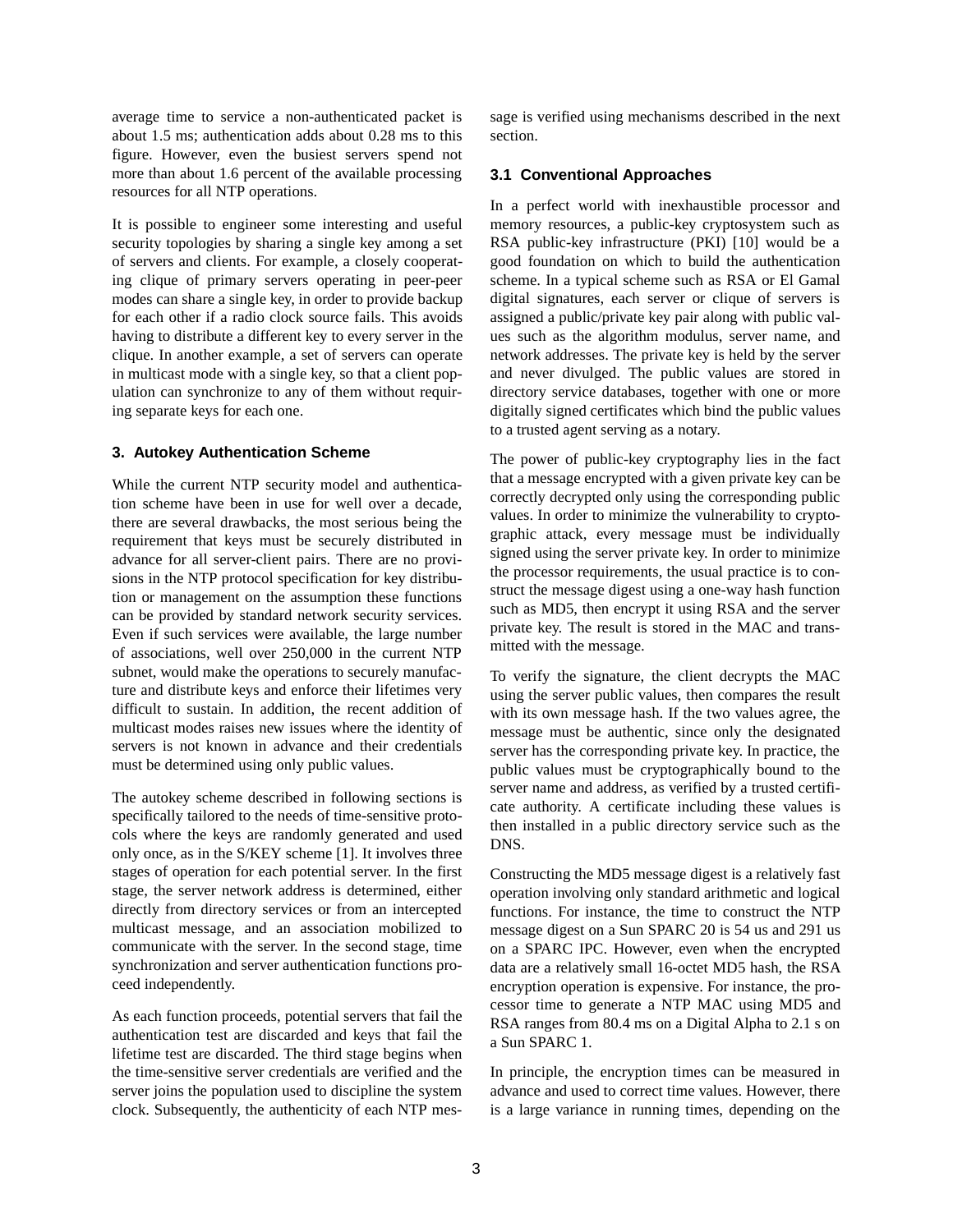population of one bits in the key and other factors. For example, with random bit strings as keys, the Alpha requires a mean time of 80.4 ms; however the actual times range from 53.3 ms to 104.4 ms. Since time values must be obtained before encryption, these variations translate directly to timekeeping errors. While there are other schemes based on public-key cryptography, all are based on computation-intense algorithms and are likely to behave in a way similar to RSA. For these reasons, the autokey scheme does not require each message to be individually signed.

An alternative to authenticating each message is a key distribution scheme, in which the server generates a session key and transmits it to the client using public-key cryptography, or a key agreement scheme, in which the server and client jointly agree on a joint session key using a variant of Diffie-Hellman. Either way requires servers to hold a distinct key for each client and for clients to hold a distinct key for each server. Either of these schemes requires the server and client to maintain persistent state variables, but this may not be possible for a server with hundreds or thousands of clients. For this reason, the autokey scheme must not depend on pairwise private keys.

## **3.2 Interactions Between Synchronization and Key Lifetimes**

A basic rule in all key distribution and management schemes is that cryptographic key and certificate media must have enforced lifetimes. Specific keys must be destroyed and replaced from time to time, in order to frustrate potential cryptanalysis. New keys must not work with old data and old keys must never be used again. Obviously, reliable lifetime enforcement requires reliable time synchronization. If secure timekeeping is dependent on lifetime-enforced cryptographic media, an interesting circularity results. In principle, this circularity can be resolved through the use of special timekeeping hardware present in some drop-in security devices, such as the Fortezza card; however, this hardware is politically unacceptable in some contexts and does not work for all computers manufactured today.

If trusted hardware is not available, the autokey scheme treats clock synchronization and server authentication as separate functions. These considerations require that these functions may have to operate when reliable network timekeeping has not yet been established or when the keys have not yet been certificated. The most common case occurs when a client is first started after reboot or when the server configuration is changed. In these cases, the key distribution and management functions must operate even when key lifetimes are not enforced and before the local clock has been reliably set. Thus, any protocols used by NTP itself to initiate cryptographic associations must not depend on prior key exchanges that are themselves dependent on synchronized clocks.

A public-key cryptosystem requires reliable directory services to obtain the server public values, including the server name, network address, public key, modulus and optional certificates. In principle, these services are required to be synchronized to trusted sources only if they support encryption or decryption operations, since these operations require keys with enforced lifetimes. Presumably, the availability and authenticity of the public values depend on databases accessible via inband or outband mechanisms; however, the ultimate decision on whether the data are authentic rests with the clients of these services, not the server itself.

In general, server public values are obtained during the initial configuration process when the client is first started. This is done for each server separately while at the same time provisional time values are collected. Since reliable encryption and decryption operations cannot be done unless the clock is synchronized and the lifetimes verified, this requires the client to fetch all cryptographic values first, then perform the decryptions on a tentative basis. When sufficient time values have accumulated to reliably synchronize the clock, the lifetimes can be checked against the tentative time. If all checks agree, the server is considered authentic. Thereafter, the authenticity of its messages must be determined by other means as described below.

## **3.3 Cryptographic Operations**

Certain extensions to the existing NTP security model and authentication scheme are required for autokey to support additional cryptographic data in the packet header and to enforce key lifetime. The packet format has been revised to include an optional extension field, which is inserted between the end of the NTP header and the beginning of the MAC. The cryptographic message digest is constructed using all the data between the beginning of the NTP header to the beginning of the MAC, including the extension field, if present.

A cryptographic key consists of a 4-octet key identifier, a variable length key, a key type indicator (DES or MD5), a validity indicator, and a remaining lifetime counter. In the NTP reference implementation, these values are stored in a key cache, with the most recently used key saved in a special location for quick access. A miss on the key identifier causes the new key to replace the old key, which is stored in the key cache. The key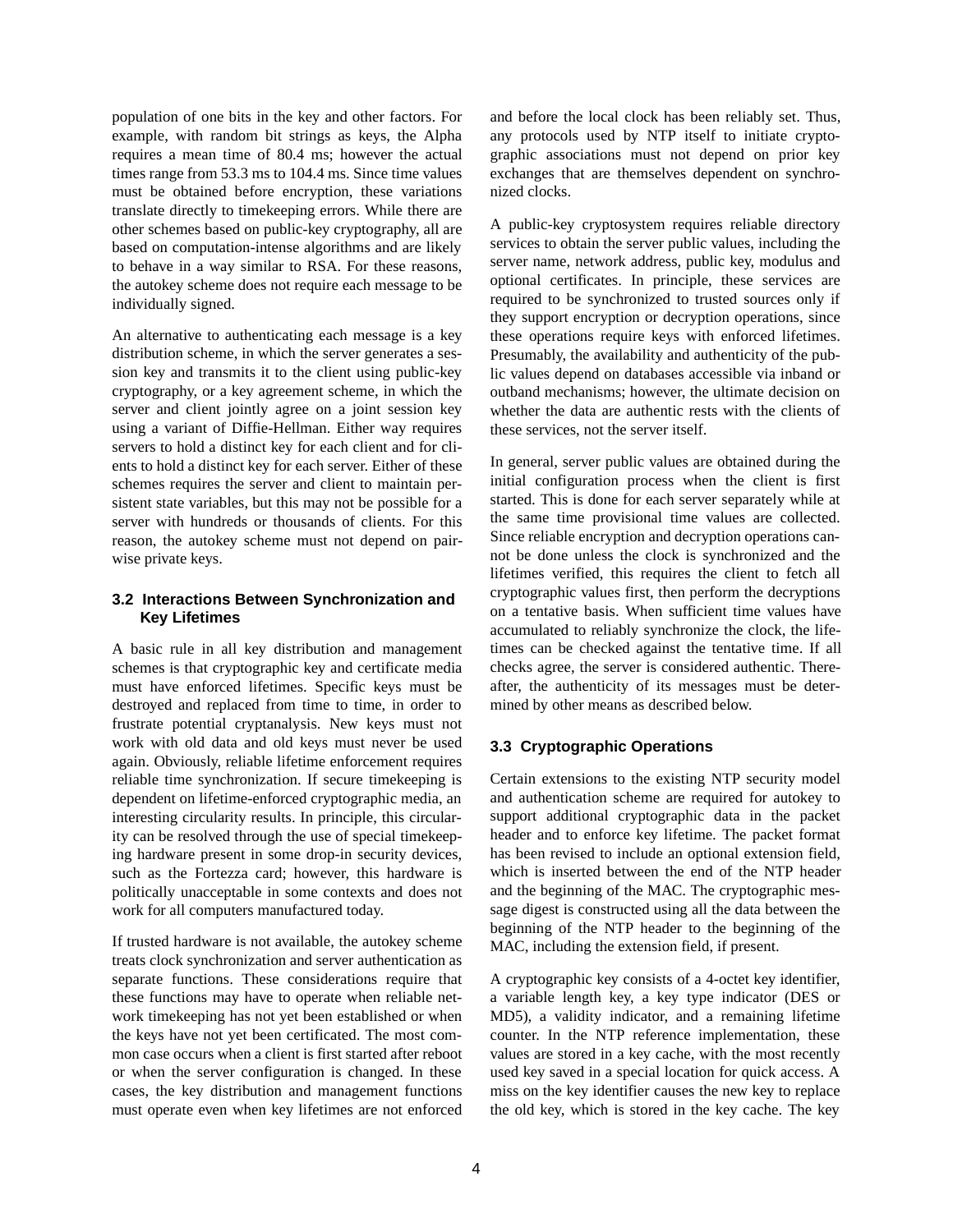cache itself uses a hash table for quick lookup. Routines are provided to create an entry, mark it valid and specify its lifetime. The validity indicator provides a mechanism to create a block of keys in advance and enable them as a block at a given time.

In order to preserve backwards compatibility, there are two ranges of key identifier values. Private keys have identifiers less than 65,536 and are assigned specific values with indefinite lifetimes. Random keys have identifiers greater than 65,536 and are assigned random values or hashes of a random values with designated lifetimes. During normal operation, the remaining lifetime of each random key is decremented once each second. When this value decrements to zero, the entry is automatically expunged from the cache. While the association of key identifier and key is arbitrary in this design, an important consequence is that each key identifier must be unique and never replicated in the cache during its lifetime.

## **3.4 Protocol Operations**

As each autokey server is registered with directory services, it generates a RSA public/private key pair and constructs a certificate trail which clients can use to verify the authenticity of the public values. Registering the server can be a lengthy process involving interactions with many other services, so this is done only on rare occasions during the server lifetime. Each server maintains a private random value used as a master key-generating key. This value is refreshed at intervals of about one day using a good random generator, which is a relatively expensive operation taking up to several seconds on modern workstations. The random keys in the key cache must be expunged when the RSA key pair or master key are changed.

Clients may operate several simultaneous server associations, each identified by a unique source and destination address. At intervals on the order of a thousand seconds, the server generates a 4-octet random seed using a fast algorithm and computes the 16-octet MD5 hash of this value concatenated with the current master key. This is the first entry in a pseudo-random sequence or key list of 16-octet session keys The least significant four octets of the hash is used as the key identifier for the second entry, which is constructed as the MD5 hash of the concatenated source and destination network addresses and the key identifier of the first entry. Note that the autokey scheme in effect includes all significant fields of the NTP message, not just the NTP header as in the original scheme, and thus provides additional security.

Continuing in this way, the server completes the key list, which may have from a few to several hundred entries, depending on the interval between master key regenerations and the interval between NTP messages. Finally, the server encrypts the last session key using its RSA private key, and saves the result for later.

The server uses the key list in inverse order; that is, the last entry is used first and is assigned sequence number zero, then the next before that, which is assigned sequence number one, and so on until all entries have been used. At this point, the server generates a new random seed and computes a new key list as before. Each time the server uses an entry, it stores the low order four octets of the next session key (not yet used) in the key identifier field of the packet and the sequence number and encrypted last session key in the extension field. Formulated in this way, the server does not need to recalculate session keys as they are needed and can expunge them immediately after use.

A client authenticates each message relative to the message that immediately precedes it. It computes the session key and message digest as described above, then extracts the low order four octets of the session key and compares them with the key identifier of the previous message, which has been saved for this purpose. If the values agree, the current message is considered valid. If not, a message might have been discarded in transit, so the client hashes again. This procedure may continue for a maximum number of hashes equal to the current sequence number. To complete the procedure, the client decrypts the last session key, which is included in the extension field, and verifies it matches the final hash.

## **4. Security Vulnerabilities**

In the NTP security model, the first line of defense is access control based on an address value bounds check. This is followed by the authentication scheme, and a set of sanity checks which deflect old duplicates or messages with format errors or data range errors. The crafted NTP filtering, selection, clustering and combining algorithms are designed to distinguish between *truechimers* that are correctly synchronized to UTC, and *falsetickers* that are not. The bottom line is that an attack succeeds if the intruder can fool all of these algorithms into accepting a real falseticker as a truechimer or rejecting a real truechimer as a falseticker.

An intruder can try to break the various cryptographic keys used by the autokey scheme, including the RSA private key, master key, random seed used to generate the session key list, or an individual session key. For all practical purposes, the RSA private key and the master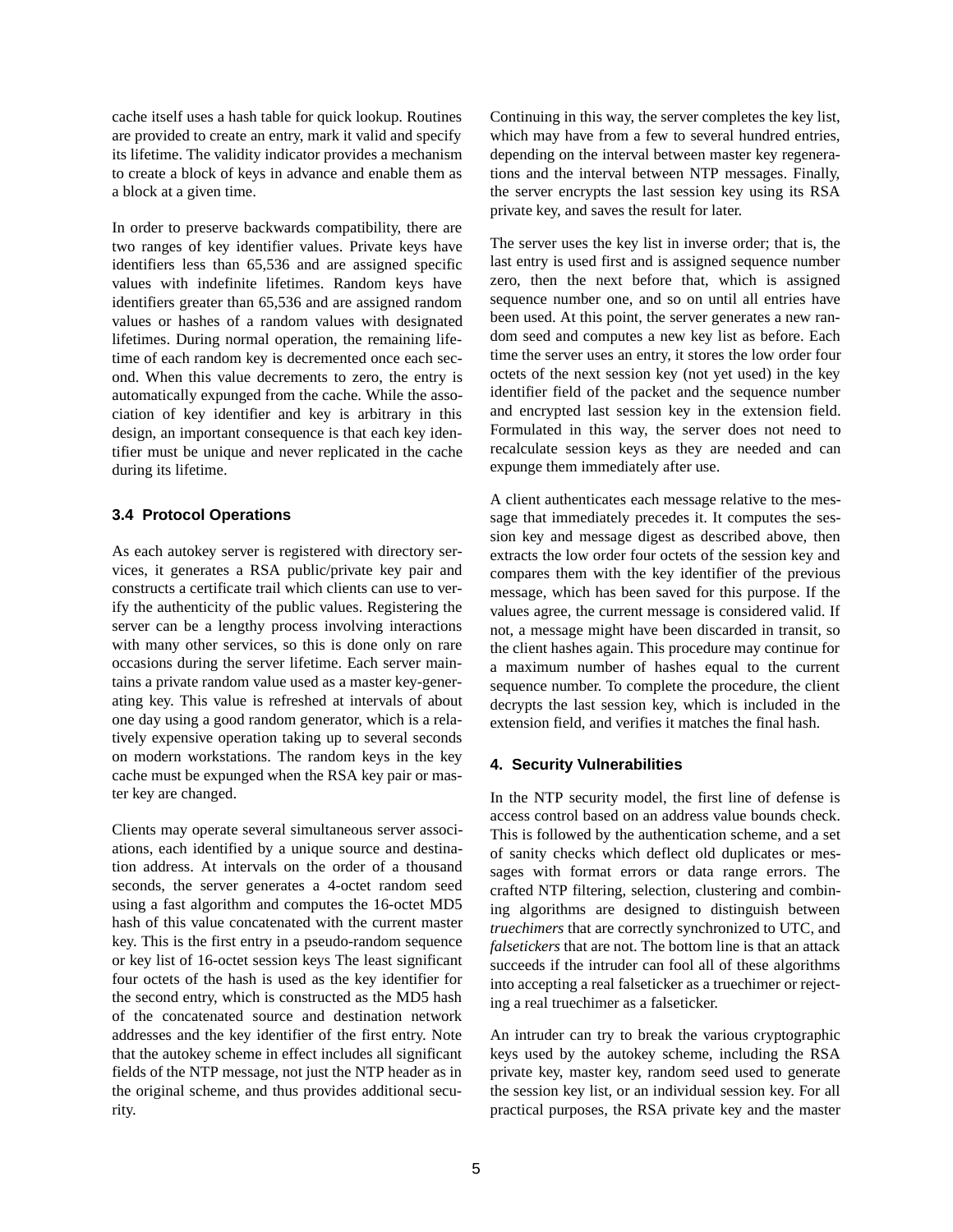key are cryptographically unassailable. However, the attacker may choose as target an individual session key. Since the source and destination network addresses are known, only the 4-octet key identifier for a session key not yet used needs to be known in order to predict the remaining session keys on the list.

The attacker might start by intercepting a legitimate message, then try to guess a key identifier that results after one or more hashes to match the key identifier in the message. This might not be as hard as it seems. The work function for a successful attack is  $O(2^{31})$  MD5 hashes. If each hash takes one microsecond, which might be possible with future hardware, the intruder succeeds on average after only 2000 seconds, so the scheme would be classed as cryptographically weak. While it would be simple to extend the key length by changing the packet header format, this would create an incompatibility with older versions of the protocol. The difficulties this would create outweigh the advantages of a longer key.

Depending on the network configuration and location of the intruder, it may be able to intercept, delay and retransmit messages (replay attack), modify these messages (modification attack), or prevent onward transmission and attack in either of these ways (middleman attack), or even clog the network, server or client with spurious traffic (clogging attack).

A middleman can intercept, delay and replay selected messages from the client to the server or from the server to the client. These messages will be properly authenticated so will be believed correct. The middleman can delay the message or pass on only certain messages while discarding all others. The effect would be to introduce a statistical bias in the timekeeping data or to cause the client to believe the server is unstable. Such attacks may be hard to detect, since much the same thing happens as the result of normal network behavior. There is no intrinsic protection against this attack, other than the NTP mitigation algorithms, which rely on the inherent redundancy and diversity of the synchronization subnet to resist attack.

The session key applies only to the current message and is not useful for any subsequent message. However, an middleman could intercept a legitimate server message and learn the current session key before clients have received the message. The intruder is then free to manufacture a bogus message which will be accepted by these clients. There appears to be no defense against this attack other than using public-key cryptographic signatures on every message.

In a clogging attack, the intruder attempts to deny service by overwhelming the resources of the client, server or network by generating large volumes of traffic, either replay or bogus. Clogging attacks to not require the intruder to pry open legitimate NTP messages, just the capability to clone a valid NTP message. By its very nature, NTP operating in client-server or multicast modes is designed as a ubiquitous service; that is, a server will ordinarily respond to any client request without necessarily authenticating the request or checking to see if it contains valid data. As the processor cycles necessary to reply to a client request are only modest and no additional state persists after the reply has been generated, the vulnerability of a server to a clogging attack is minimal. However, an intruder can manufacture an otherwise correct NTP message, but substitute a bogus key identifier with correct session key and MAC. The victim can discover the message is bogus, but only after repeated hashes and a significant resource investment to validate the RSA signature.

In the old authentication scheme, an intruder can disable a properly authenticated source by a contrived jamming attack. It can simply send a stream of bogus messages to the victim, which will cause it to expunge all time values, legitimate or not. This lesson having been learned, in the autokey scheme bogus messages are discarded before any damage can result.

## **5. Summary and Conclusions**

The design of a robust security model and authentication scheme for a time-sensitive protocol such as NTP is not a straightforward application of current cryptographic technology. The scheme must be scalable, non-invasive of processor resources and continue support for legacy protocol versions. It must allow server authentication and time synchronization to proceed independently to avoid circular dependencies that might lead to deadlock. The autokey scheme described in this paper has been devised to comply with these requirements. It uses a combination of public-key cryptography with one-way hash algorithms where keys are randomly generated and used only once.

The alpha distribution of the reference implementation for NTP Version 4, which includes the autokey scheme, has been in regular operation for several months. While it includes all the protocol mechanisms described in this paper, the mechanisms to retrieve public values from secure directory services have yet to be implemented. It is anticipated that these mechanisms will be incorporated in the form of application libraries made available from other sources.